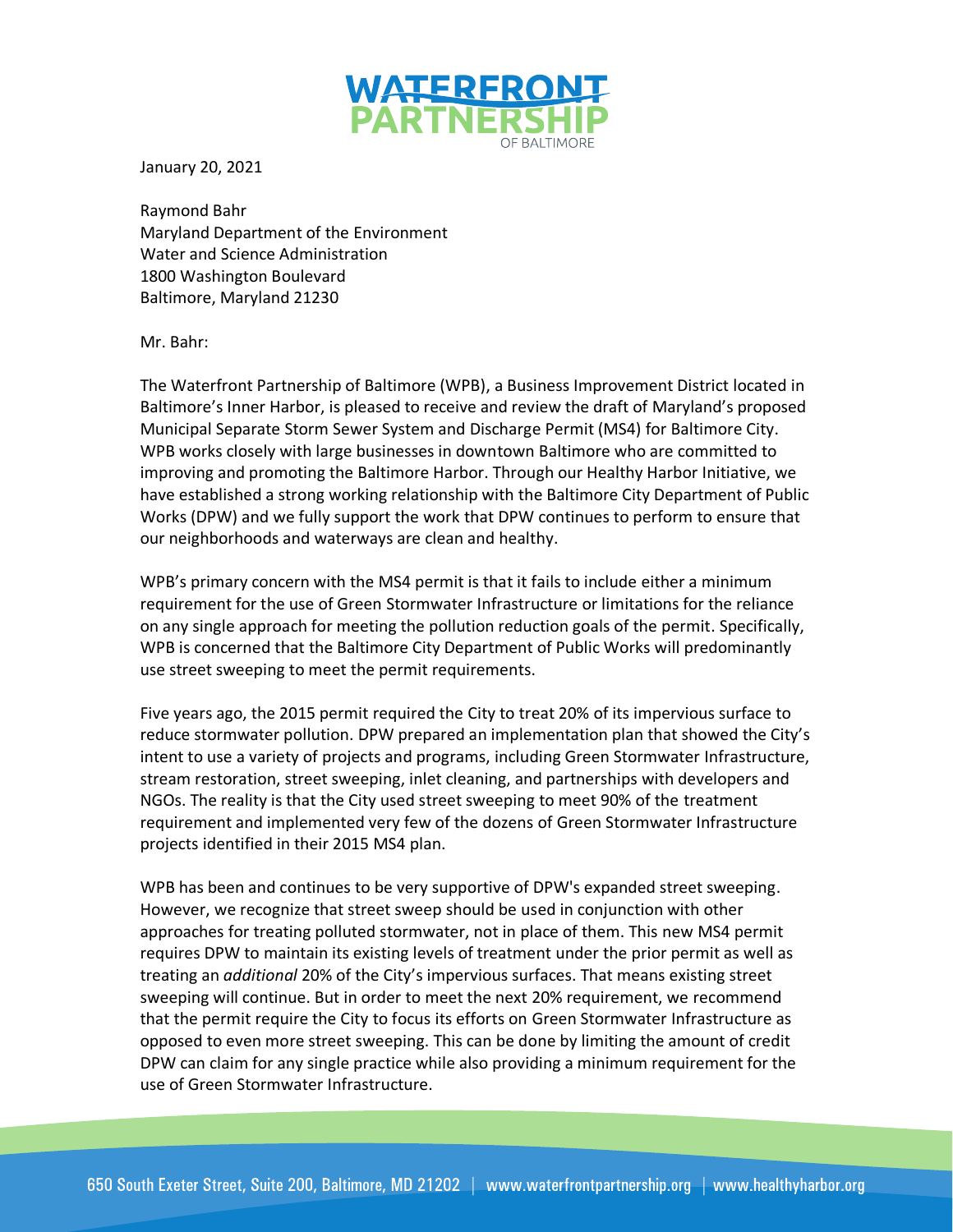

Not only would the implementation of Green Stormwater Infrastructure meet the requirements of the MS4 permit, it would also provide a myriad of other benefits that can improve the quality of life for Baltimore residents. These benefits include reduced localized flooding, lower summer temperatures and increased shade, improved air and water quality, increased home values and improved community cohesion, and improved public health.

Baltimore City and the State of Maryland have invested a lot of public resources into fixing the City's sanitary sewer and trash issues and, while there is still much work to be done, there have been significant measurable improvements in those metrics. However, there has not been a similar investment in Green Stormwater Infrastructure and monitoring results produced by Blue Water Baltimore have shown no significant improvement in ecosystem health over the last seven years:



Ecosystem Health Scores for the Jones Falls and Gwynns Falls Stream (higher the score equal better ecosystem health)



Ecosystem Health Scores for the Baltimore Harbor and Tidal Patapsco River (higher the score equal better ecosystem health)

The MS4 permit is the legal lever that can compel jurisdictions like Baltimore City to focus on Green Stormwater Infrastructure. One way to do this is by placing a cap on how much a single treatment approach, such as street sweeping, can be used to meet the new requirements. For example, a 75% cap on street sweeping credit, supported by a